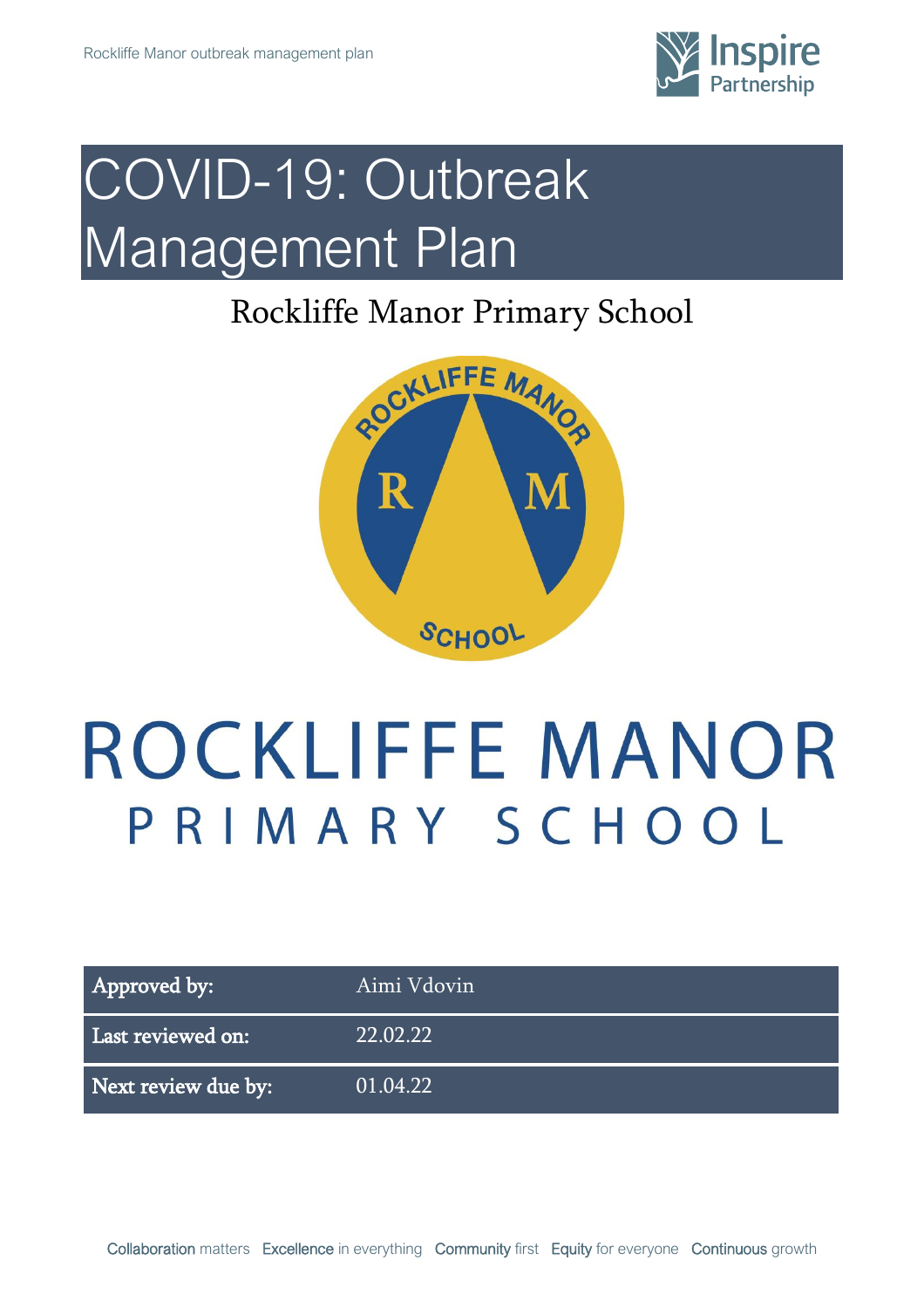

#### **Introduction**

This plan is based on th[e contingency framework for managing local outbreaks](https://www.gov.uk/government/publications/coronavirus-covid-19-local-restrictions-in-education-and-childcare-settings) of COVID-19, provided by the Department for Education (DfE).

This contingency plan outlines how we as a school would operate if there was a need to take extra measures in exceptional circumstances. Given the detrimental impact that restrictions on education can have on children and young people, any measures in schools should only ever be considered as a last resort, kept to the minimum number of schools or groups possible, and for the shortest amount of time possible.

We will only implement some, or all, of the measures in this plan in response to rising positive COVID cases in school and/or recommendations provided by our local authority (LA), director of UK Health Security Agency (UKHSA), local Public Health Protection Team or the national government.

It may be necessary to implement these measures in the following circumstances, for example:

- To help manage a COVID-19 outbreak within the school. The DfE define an outbreak as:
	- o There are 5 positive cases among pupils or staff who are likely to have mixed closely within a 10-day period
	- o 10% of pupils or staff who are likely to have mixed closely test positive within a 10-day period
	- If COVID-19 infection rates in the community are extremely high, and other measures have failed to reduce transmission
	- As part of a package of measures responding to a 'variant of concern' (VoC)
	- To prevent unsustainable pressure on the NHS

The DfE can be contacted on 0800 046 8687, option 1

The local Public Health Protection Team can be contacted on:

In hours: 0344 225 3861

Out of hours: 0844 967 0085

Email: [ICC.Kent@phe.gov.uk](mailto:ICC.Kent@phe.gov.uk)

#### Seeking Public Health Advice

When one of the DfE measures of thresholds above is met, we will review the testing, hygiene and ventilation measures already in place.

We will also seek public health advice from a director of public health or health protection team by telephoning the DfE helpline (0800 046 8687) to undertake any additional measures.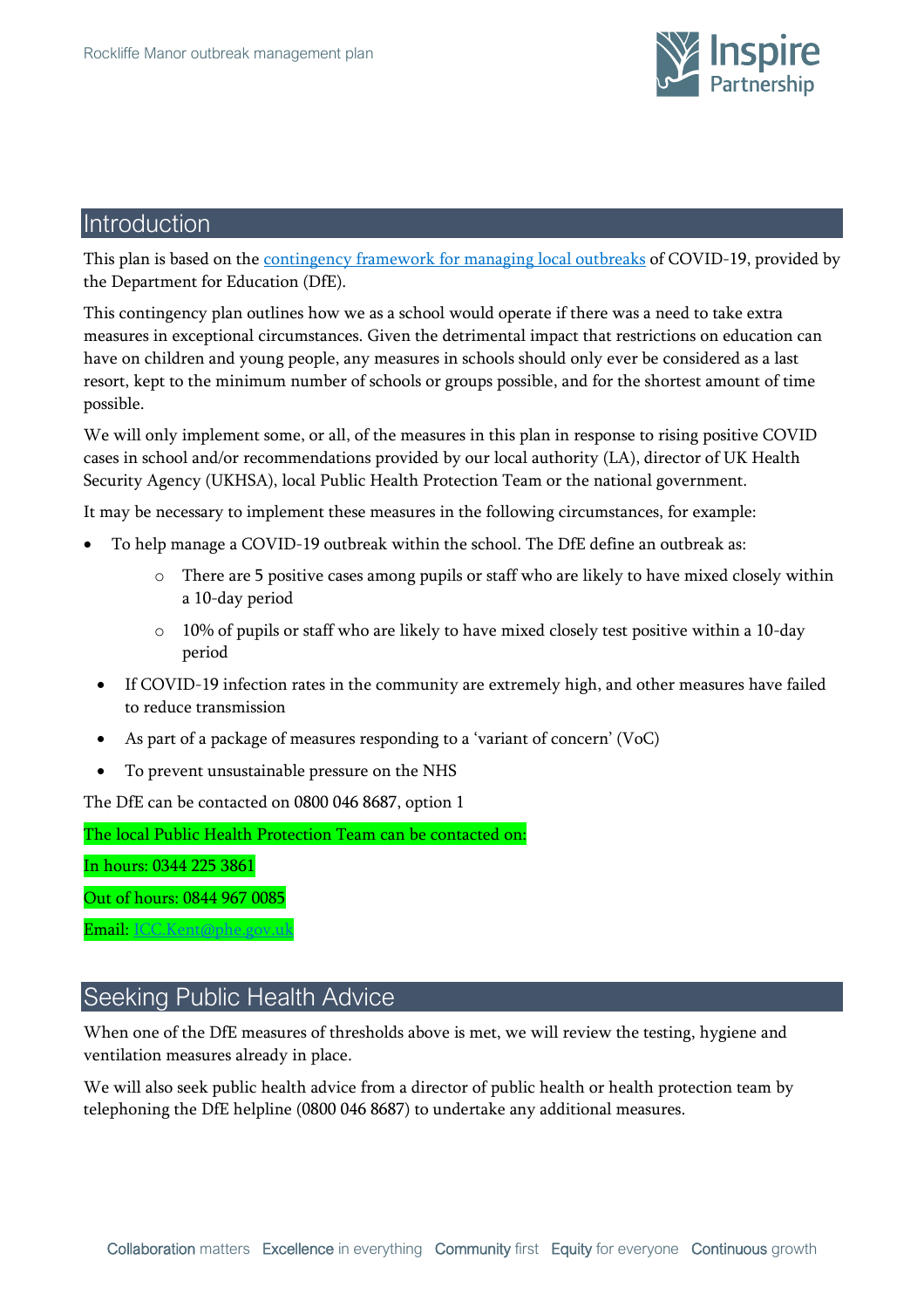

#### Roles & Responsibility

Contact and decision making with the local authority (LA) or UK Healthy Security Agency (UKHSA) will be led by the school leadership team:

Aimi Vdovin Headteacher

Nancy Cook Associate Headteacher

Zena Thomasi-Hyde SENCo

Trust leaders and the central team are contactable for any further advice or support and should be kept up to date with any necessary measures:

Rob Carpenter – CEO/Trust Leader

Melissa Carpenter – Executive Trust Leader

Rupinder Bansil – Executive Trust Leader

Julie Lombardo – Chief Operations Officer

#### **Testing**

If recommended, we will increase the use of home testing by staff.

If a child or staff test positive for COVID-19, or are identified as a close contact of a confirmed case, they must follow the most up-to-date guidance around isolation

#### Other Measures

School leaders may decide to implement additional measures to combat an outbreak. Parents, carers, pupils and staff will be informed promptly about the introduction of any control measures. This will be done via email and letters sent home with pupils once a decision has been made.

Control measures may include limiting:

- > Educational visits
- **>**Open days
- > Transition or taster days
- > Parent attendance
- > Live performances

Leaders may also decide to (re)introduce:

- Bubbles, to reduce mixing between groups
- Face coverings in communal areas and classrooms for staff and visitors (unless exempt)
- > Increased use of LFD testing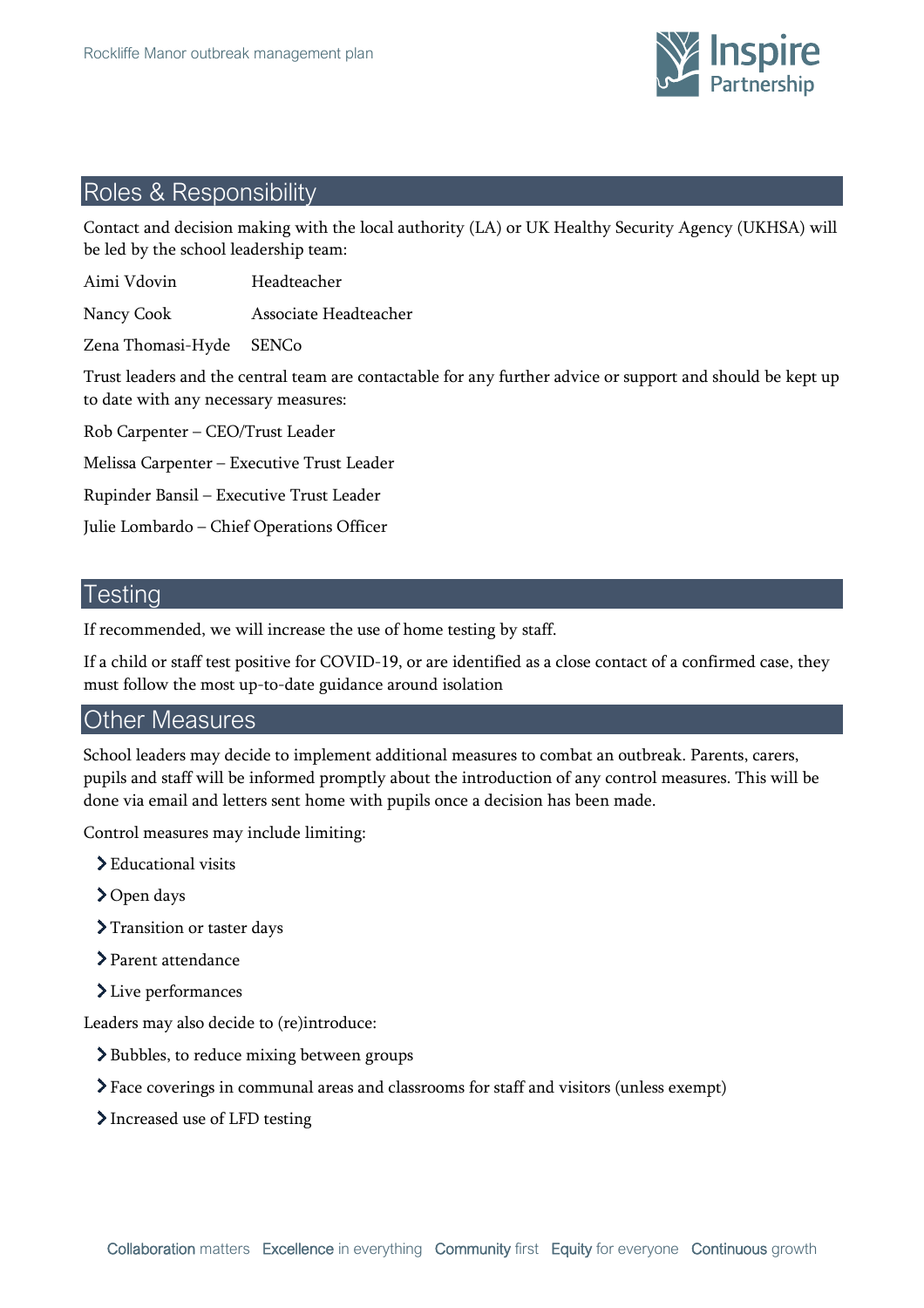

When a school reaches the DfE threshold of a COVID-19 outbreak (as defined above), the school will limit any physical contact with those outside the school (this will mean the school itself will act as a "bubble" and any planned interactions with other schools / parents / visitors etc. will be postponed. Exceptional circumstances may be granted by permission of the headteacher / Trust Leaders with appropriate safety measures.

#### Attendance Restrictions

Attendance restrictions will only be recommended as a last resort. If recommended, we will implement the measures in this section.

#### Eligibility to remain in school

If restrictions are recommended, we will stay open for:

- Vulnerable pupils
- Children of critical workers

#### Education and support for pupils at home

All other pupils will be required to stay at home and will receive remote education.

We will aim to deliver remote education that meets the same quality and quantity of education that pupils would receive in school, as outlined in our remote learning policy.

The school will continue to provide lunch parcels for pupils eligible for benefits-related free school meals while they are not attending school because of COVID-19 isolation guidelines.

As a school, we will engage in food vouchers for those children who are entitled to Free School Meals. These will be emailed out to parents & carers.

#### Wraparound care

We may limit access to before and after-school activities and wraparound care during term time and the summer holidays to those that need it most.

We will communicate who will be eligible to attend once the restrictions are confirmed.

#### Safeguarding

We will review our child protection policy to make sure it reflects the local restrictions and remains effective.

We will aim to have a trained DSL or deputy DSL on site wherever possible.

If our DSL (or deputy) can't be on site, they can be contacted remotely by contacting the school office.

On occasions where there is no DSL or deputy on site, a senior leader will take responsibility for coordinating safeguarding on site.

When vulnerable pupils are absent, we will: